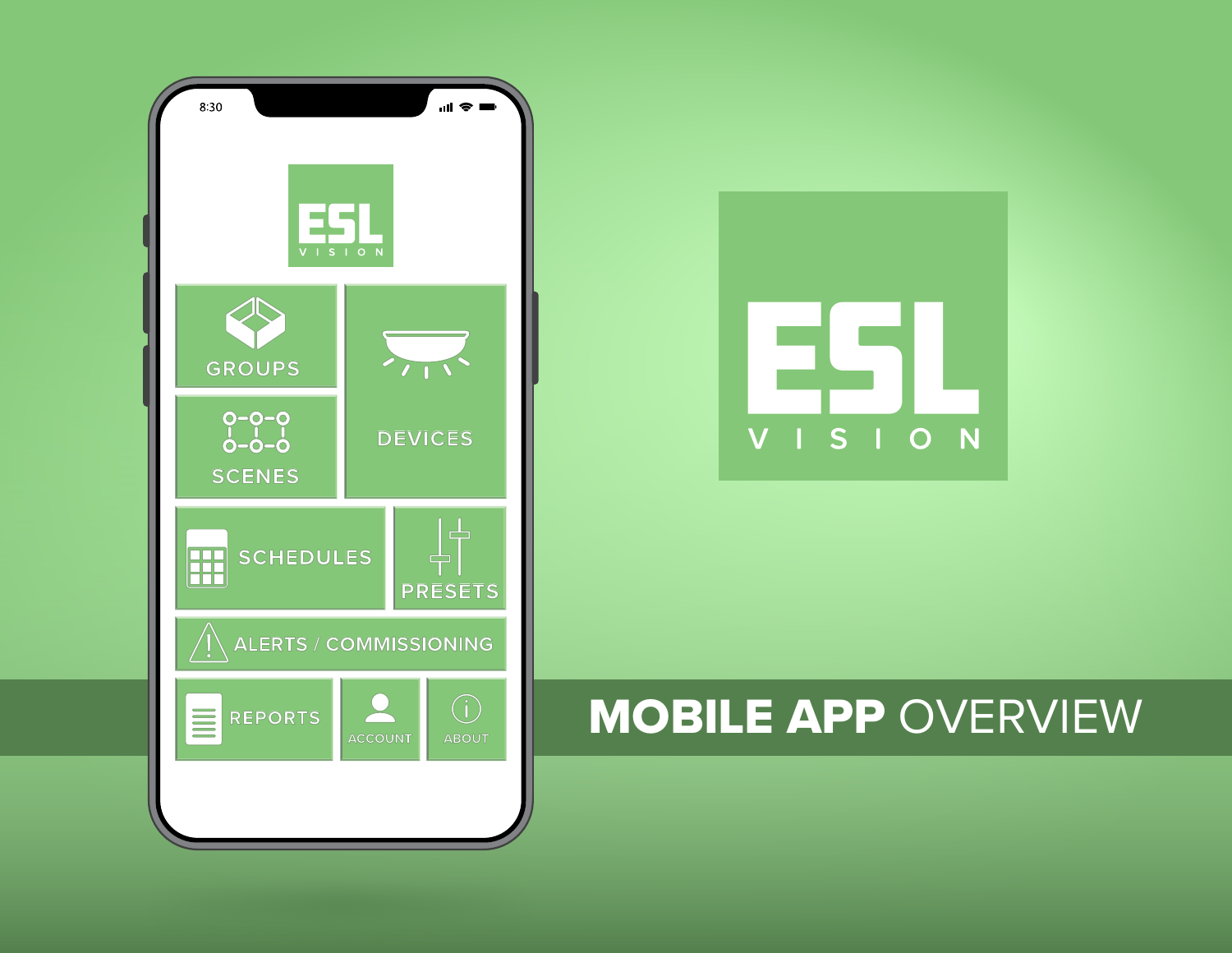## GETTING STARTED

*The ESL Vision app is the easiest way to learn-in your new fixtures, create groups, and adjust light settings.*

*Before we get started, ensure that your device has a network connection.*

> To get started, tap *CREATE ACCOUNT* located at the bottom of the login screen.

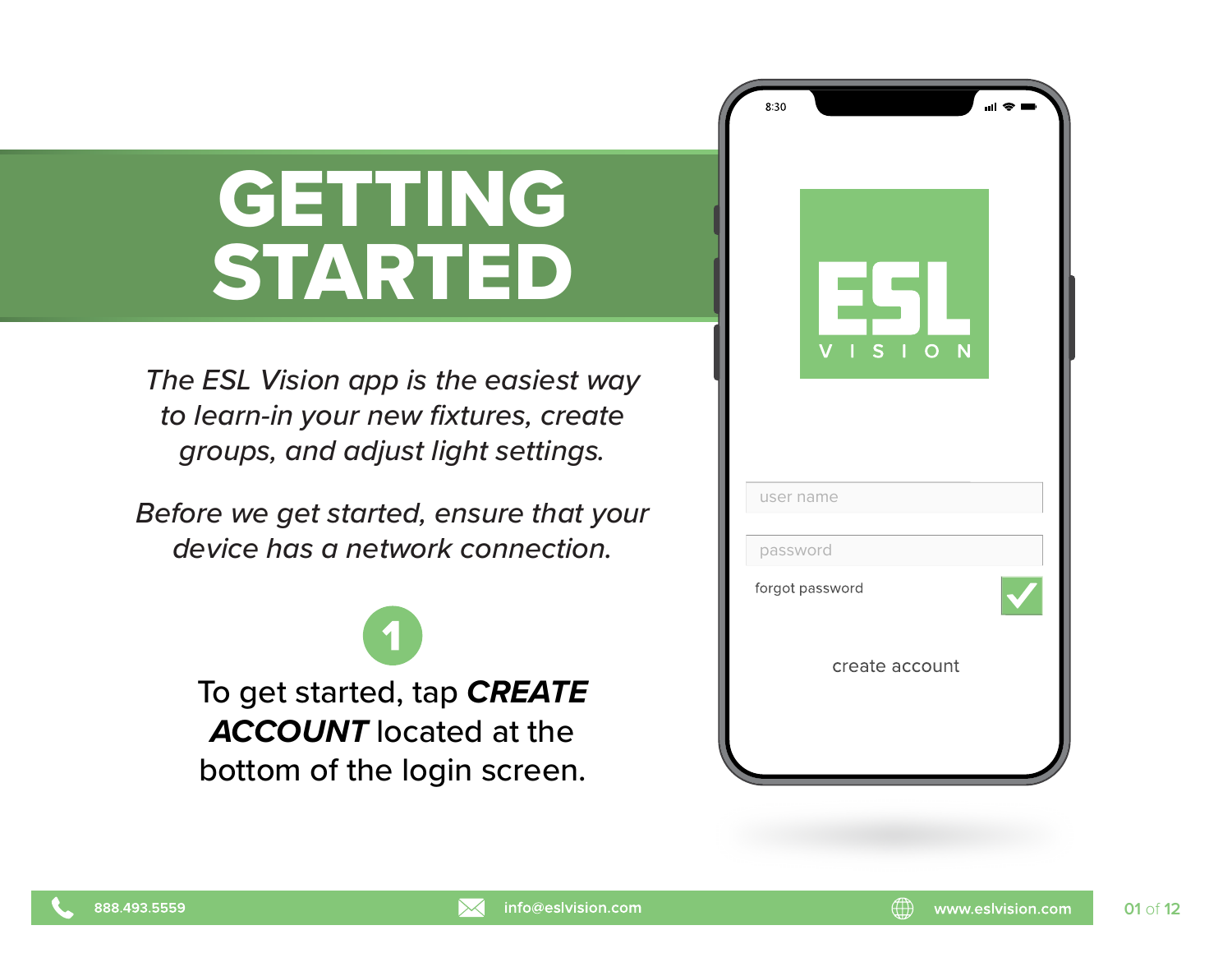

#### Enter your mobile number or email address.

\*You will receive a verification code via text or email.

**WARNING** 

*Only use the information of the end-user, not the installer.*

*This is the initial set up for the account and cannot be changed once all fixtures are learned in.*

*You now have the ability to learn-in and control your lighting!*

| United States > |  |  |  |  |  |
|-----------------|--|--|--|--|--|
|                 |  |  |  |  |  |
| Get code        |  |  |  |  |  |
|                 |  |  |  |  |  |
|                 |  |  |  |  |  |
| OK              |  |  |  |  |  |
|                 |  |  |  |  |  |
|                 |  |  |  |  |  |
|                 |  |  |  |  |  |
|                 |  |  |  |  |  |
|                 |  |  |  |  |  |
|                 |  |  |  |  |  |
|                 |  |  |  |  |  |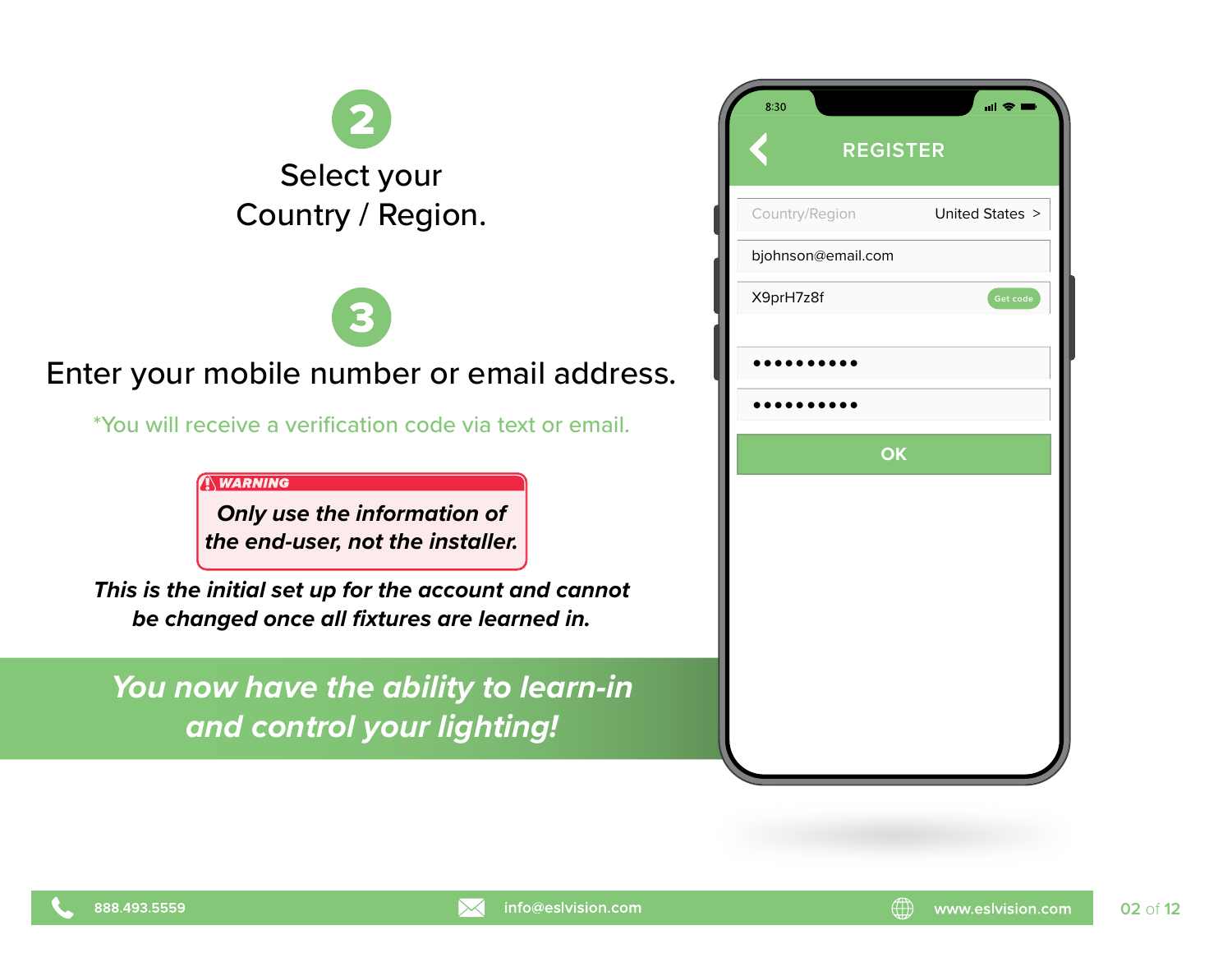### LEARNING-IN LIGHT FIXTURES

*Now let's learn how to commission fixtures with Konex and the ESL Vision app.*

*Once the fixtures are installed, restore power to the location you are commissioning and open the ESL Vision app.*



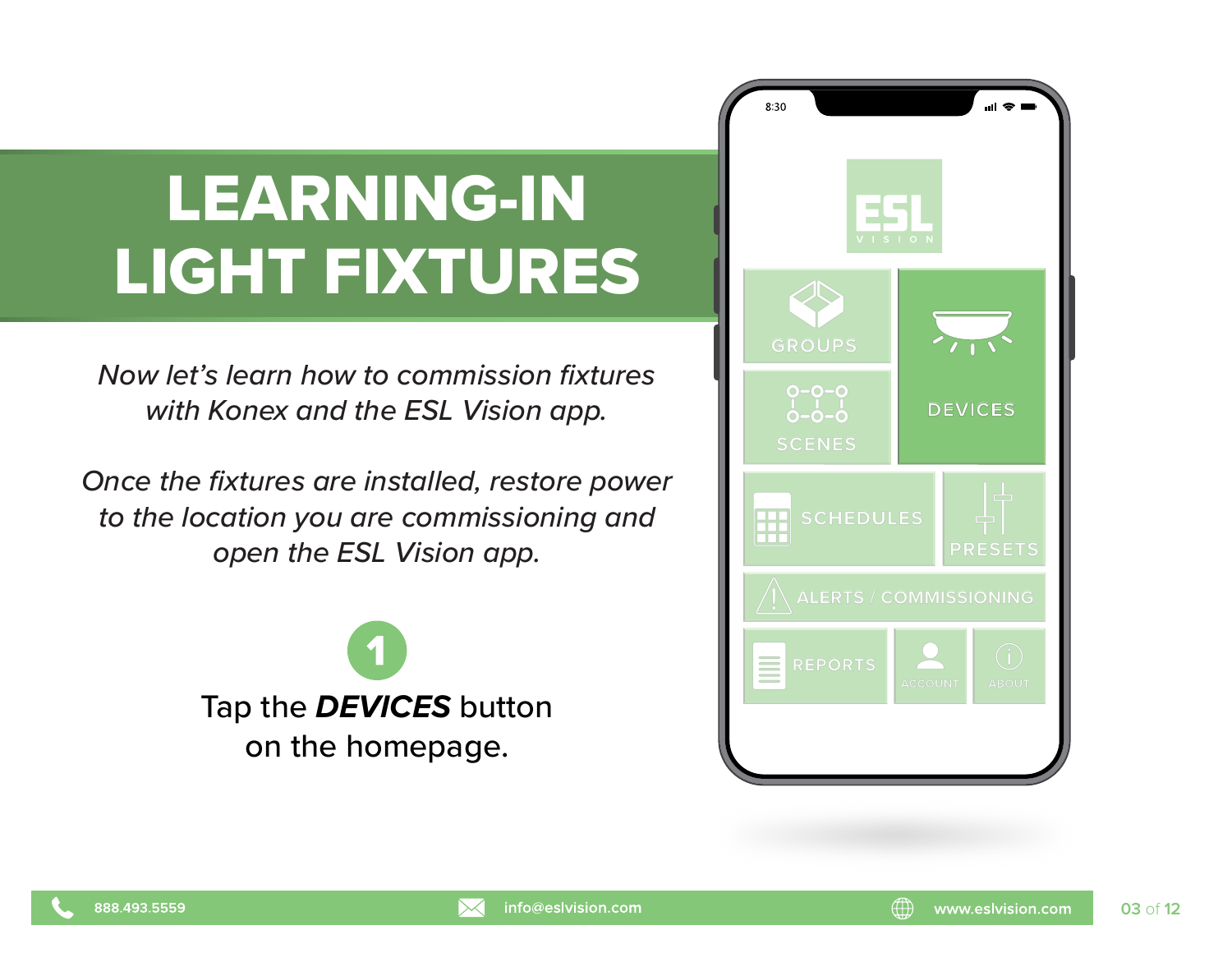

*This icon will appear while your device is connecting. Once you're connected the icon will disappear and you may continue.*







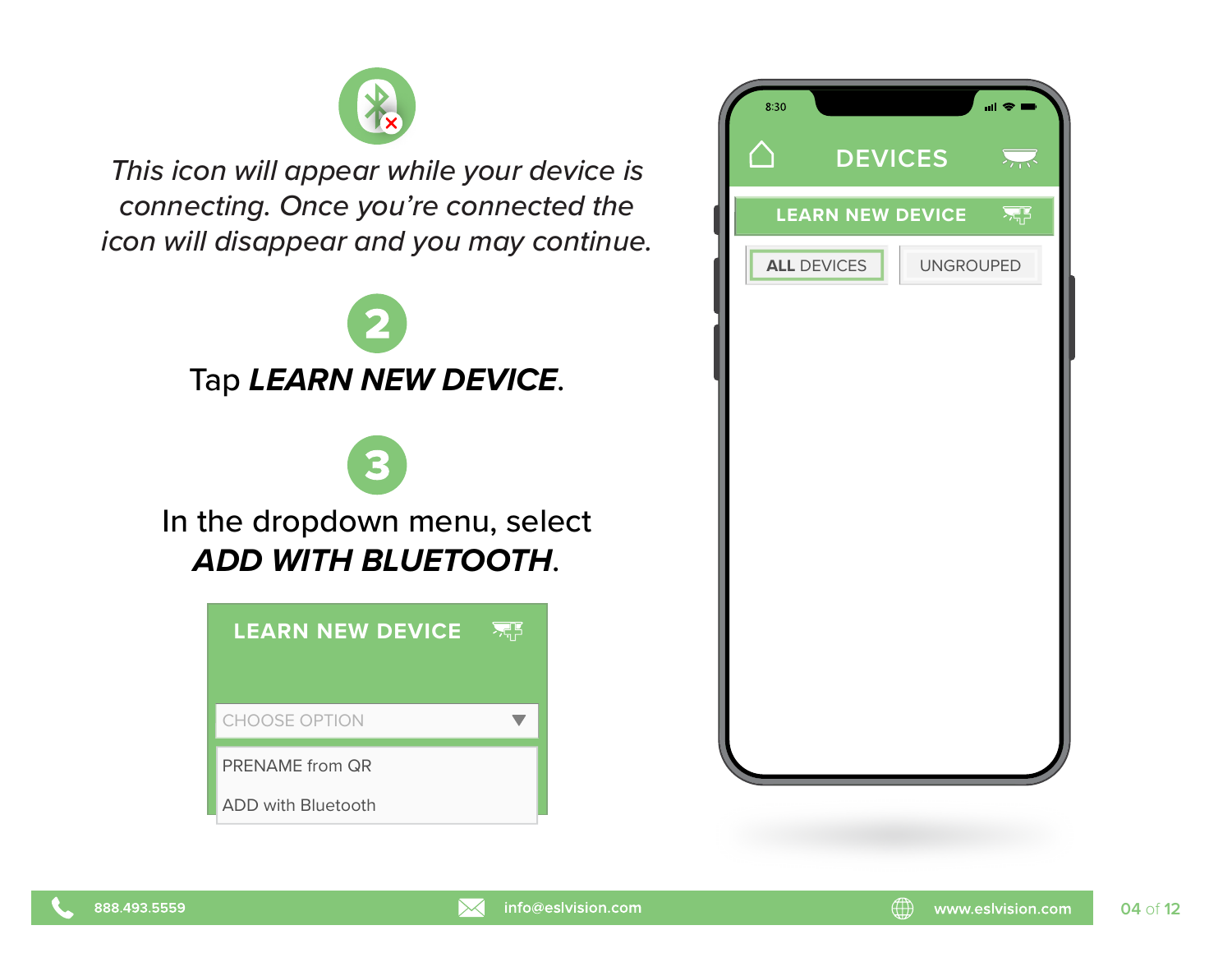Once your fixtures populate, tap the plus sign (**+**) on the first fixture.

*The fixture will blink multiple times while it is being learned-in.*

Next, tap the fixture to rename it.

| <b>EDIT NAME</b>     |  |
|----------------------|--|
| Office Fixture North |  |
| Cancel               |  |

*Repeat this process for the rest of the fixtures*

| ζ          | <b>ADD with Bluetooth</b> |                |
|------------|---------------------------|----------------|
| Filter     | ALL                       | $\Box$ ADD ALL |
| Spectrum 1 |                           |                |
| Spectrum 2 |                           |                |
| Spectrum 3 |                           |                |
| Spectrum 4 |                           |                |
| Spectrum 5 |                           |                |
| Spectrum 6 |                           |                |
|            |                           |                |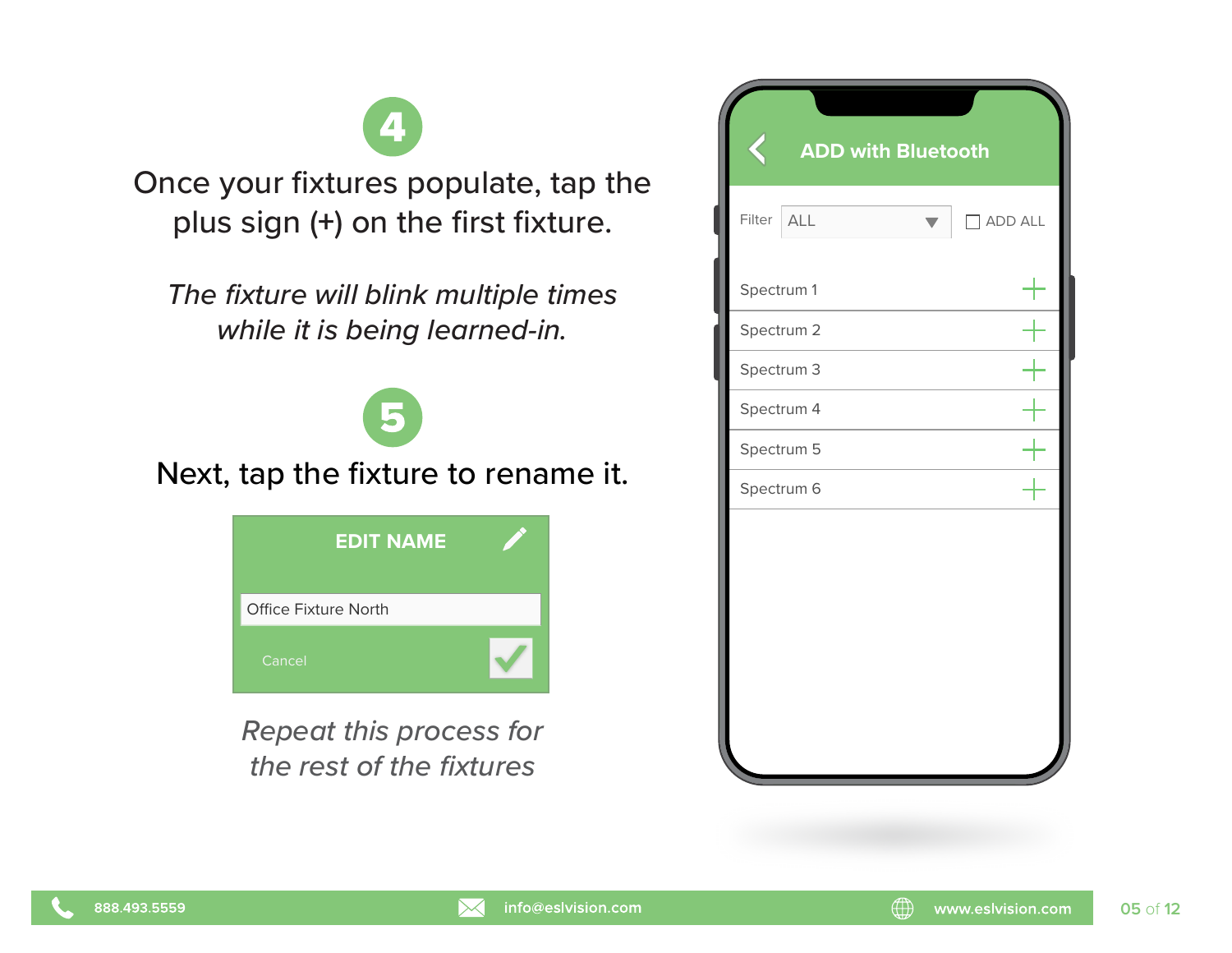

You can control the fixtures here by using the *ON/OFF* toggle.

*Congratulations! Your fixtures have been learned-in.*

#### **QUICK TIP**

- Learn in one room at a time.
- . Turn off the power in other rooms to reduce the number of fixtures that populate.

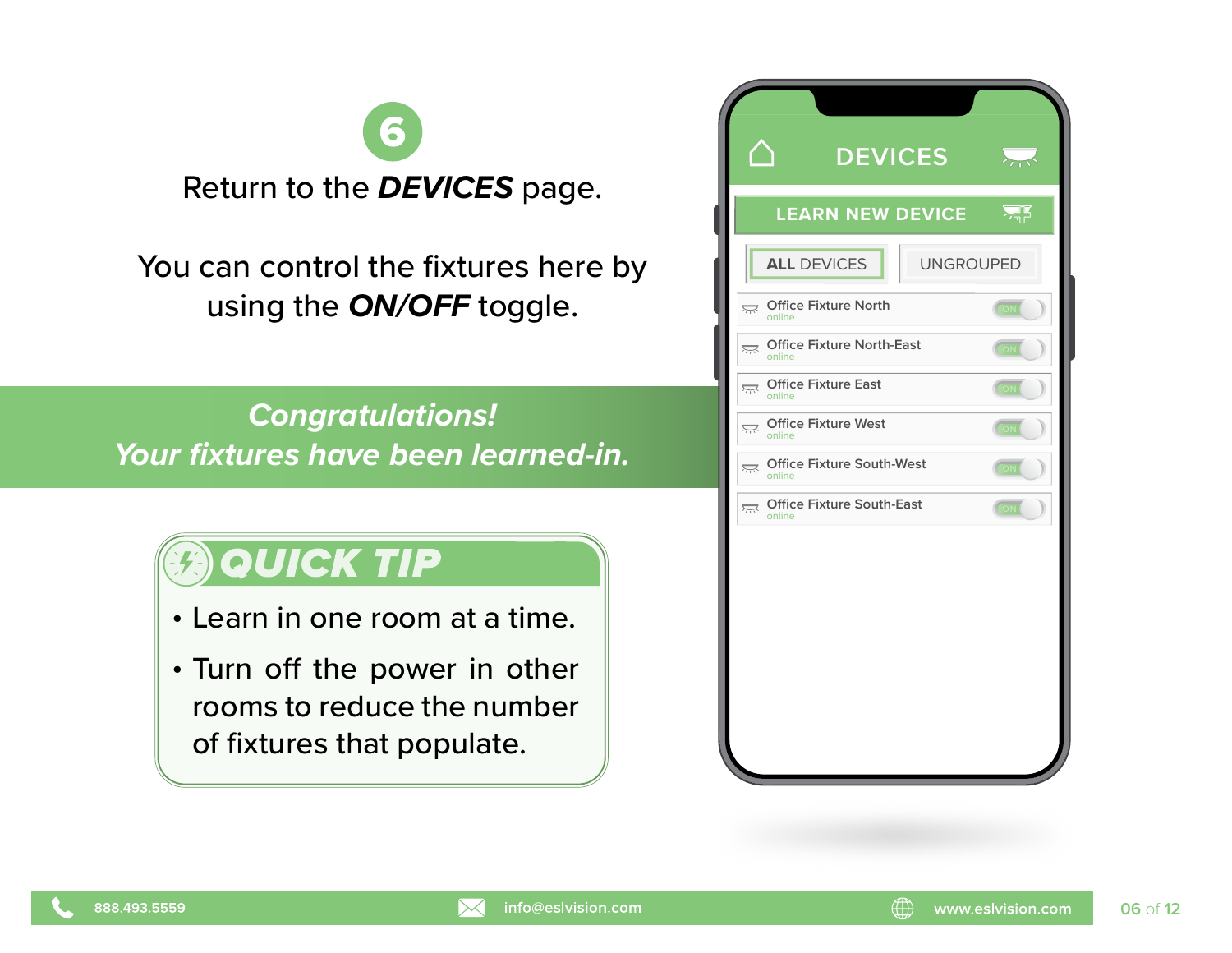# CREATING GROUPS

*Groups are an easy way to*  **organize your fixtures. DEVICES** 



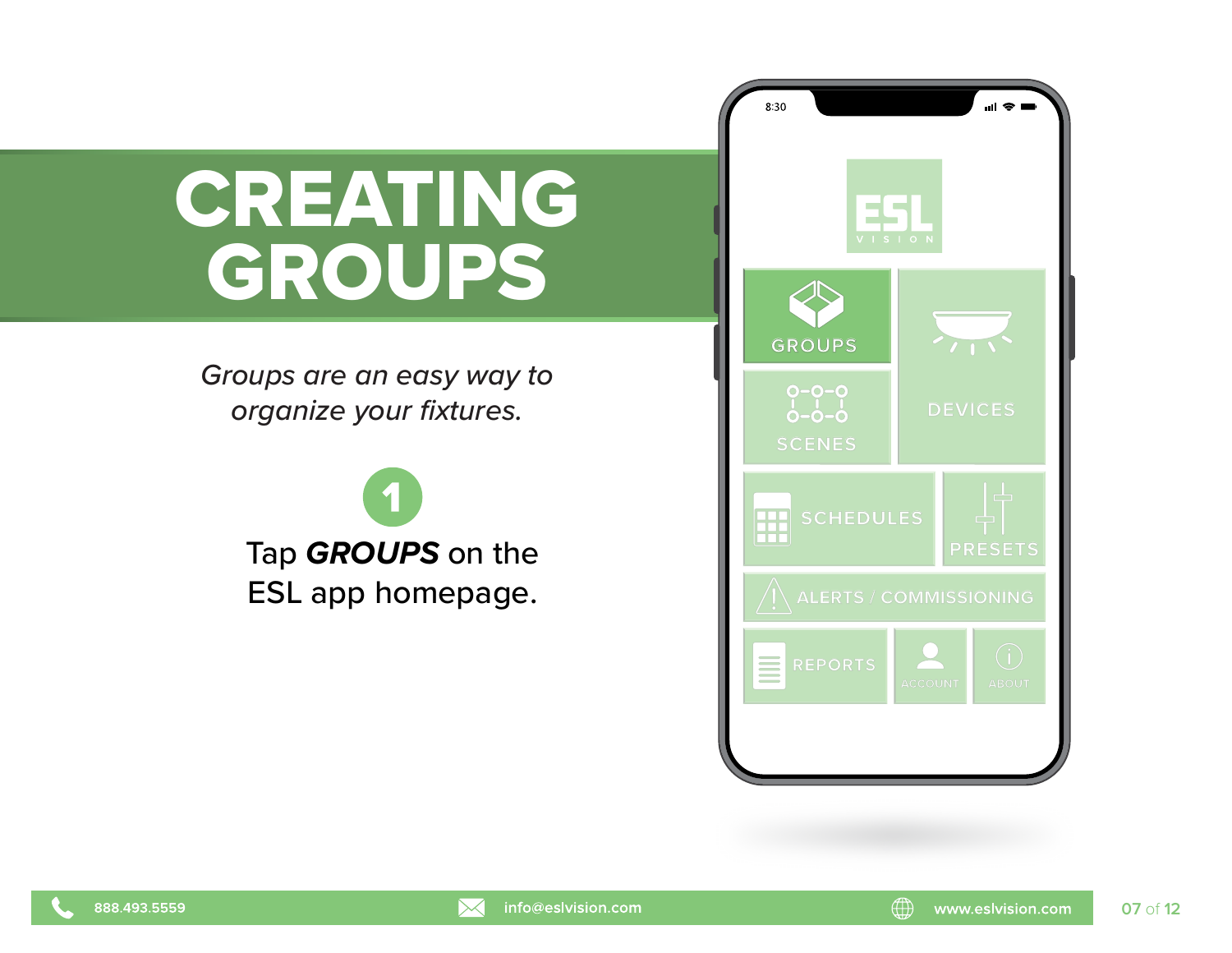

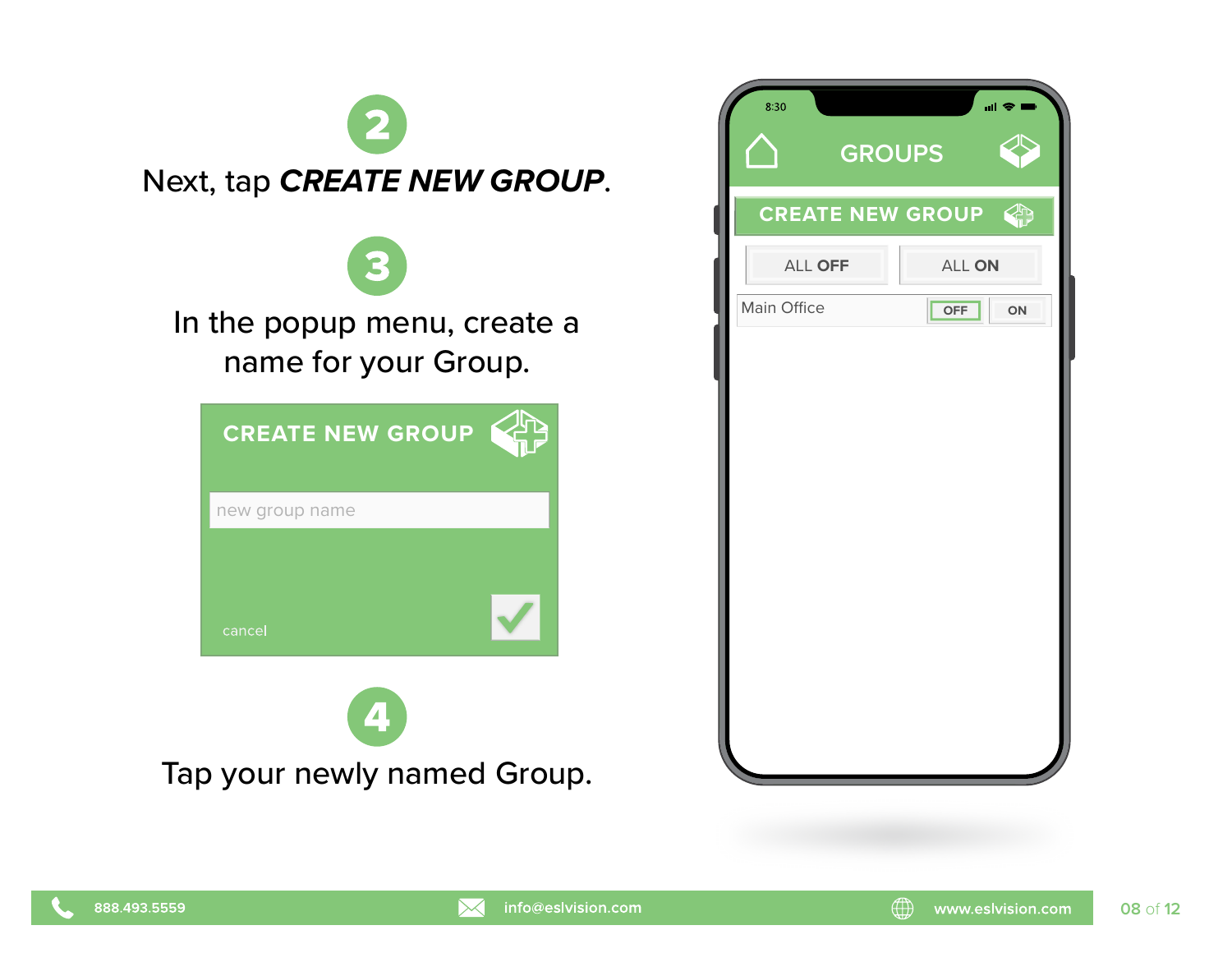|                                                                  | <b>ADJUST DIMMING</b><br>45%             |                      | 8:30<br><b>MAIN OFFI</b>                      |
|------------------------------------------------------------------|------------------------------------------|----------------------|-----------------------------------------------|
| This screen will<br>appear. Click the<br><b>INFO</b> tab located | 75%<br>25%<br>50%<br><b>ADJUST COLOR</b> | 100%<br>LIGHTER      | <b>GROUP INFORMA</b><br><b>ADD NEW DEVICE</b> |
| in the bottom<br>right corner.                                   | <b>3800K</b><br>3000K 3500K 4000K 5000K  |                      |                                               |
|                                                                  | 3000K<br>ADVANCED<br><b>BASIC</b>        | 5000K<br><b>INFO</b> |                                               |
| 6<br>Tap ADD NEW DEVICE to add<br>new fixtures to your Group.    |                                          |                      |                                               |
| Choose SELECT FROM EXISTING.                                     |                                          |                      | <b>BASIC</b><br>AD\                           |
| <b>Select from Existing</b><br><b>PRENAME</b> with QR            |                                          |                      |                                               |
| <b>ADD with Bluetooth</b>                                        |                                          |                      |                                               |
|                                                                  |                                          |                      |                                               |

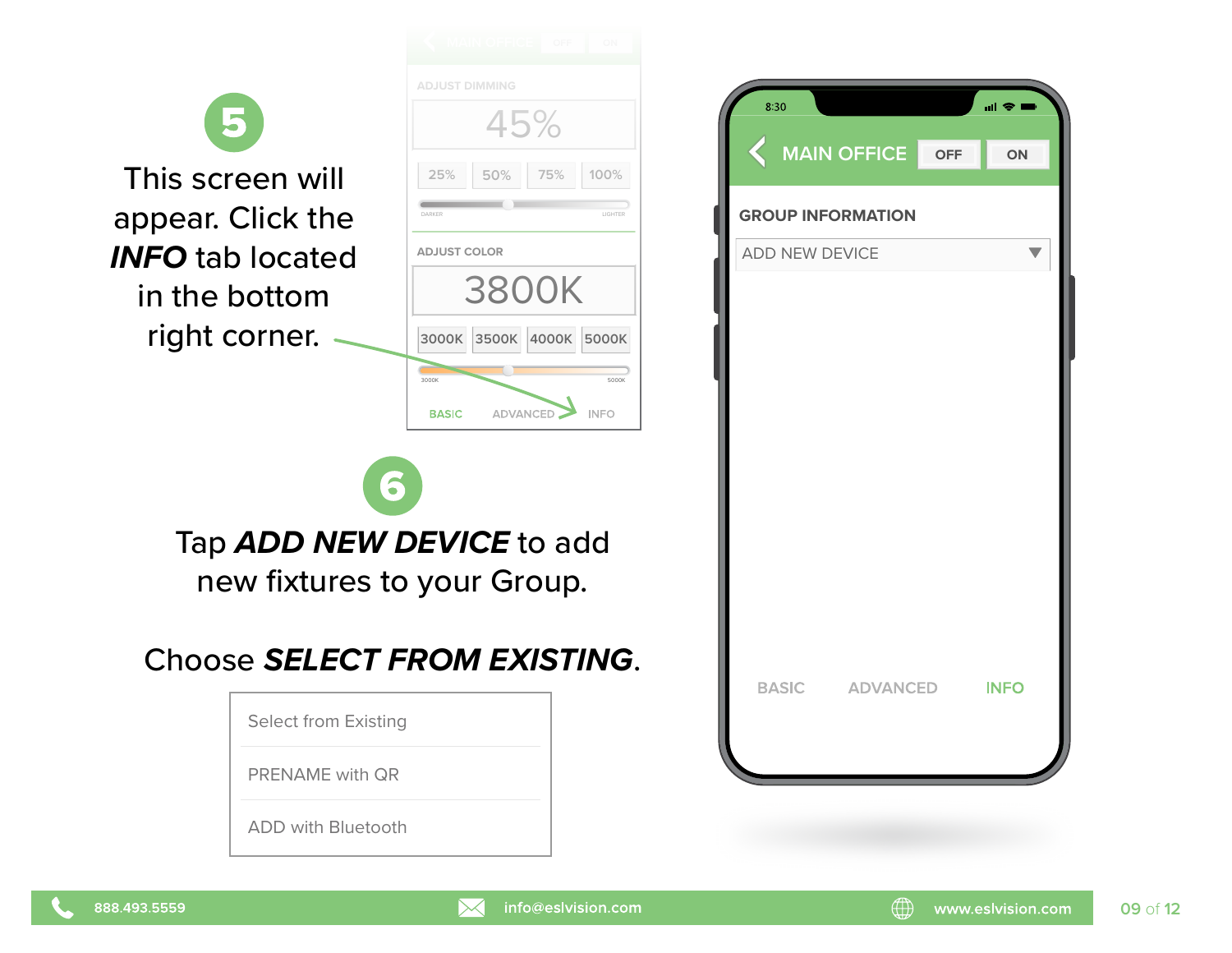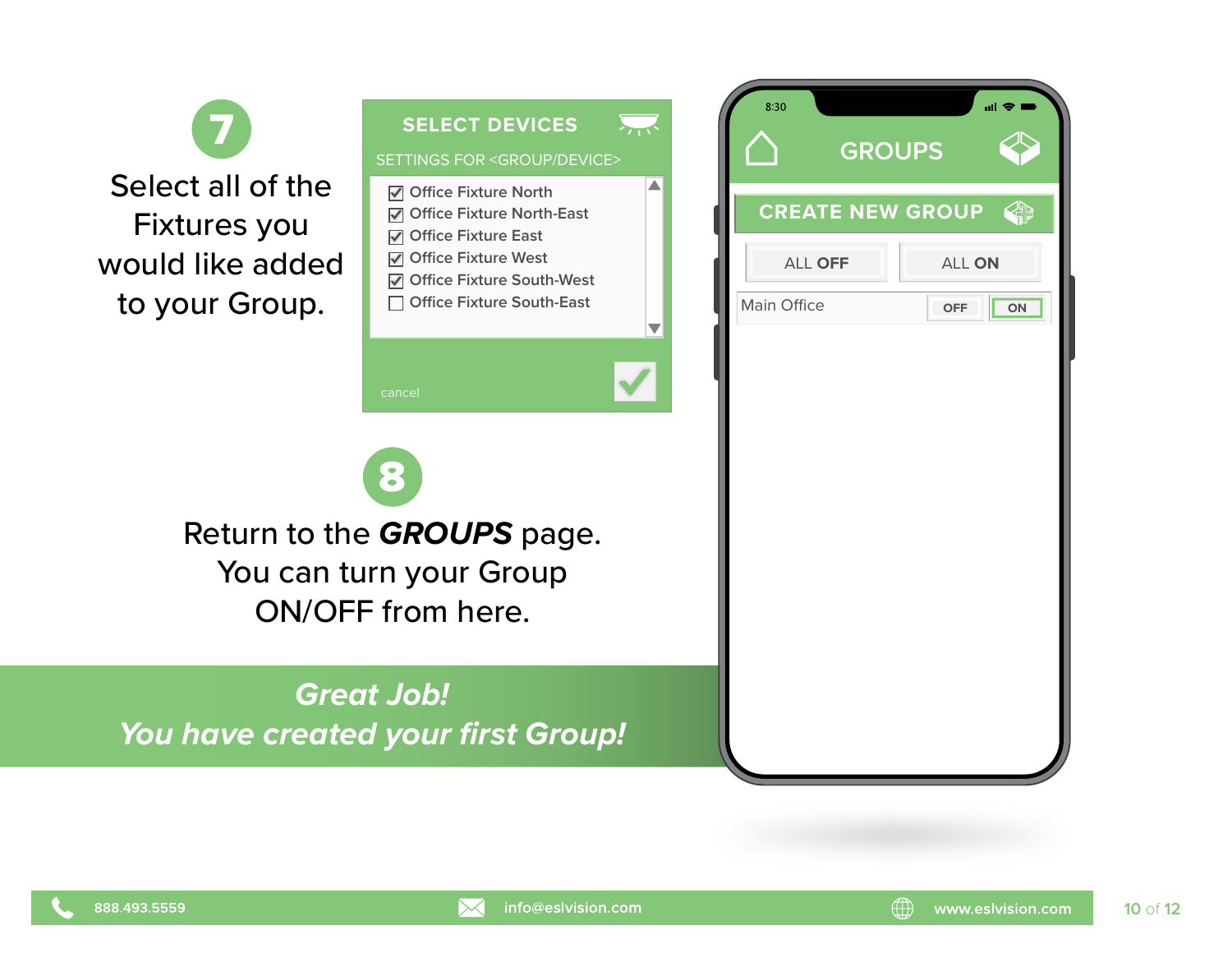### ADJUSTING LIGHT SETTINGS

*Now that your fixtures have been learned-in, let's customize the color and brightness.* **<b>DEVICES** 

> First, tap the *GROUPS* **PRESETS** button on the homepage.

Tap the Group name. Make sure the fixtures are turned on.



**11** of **12**